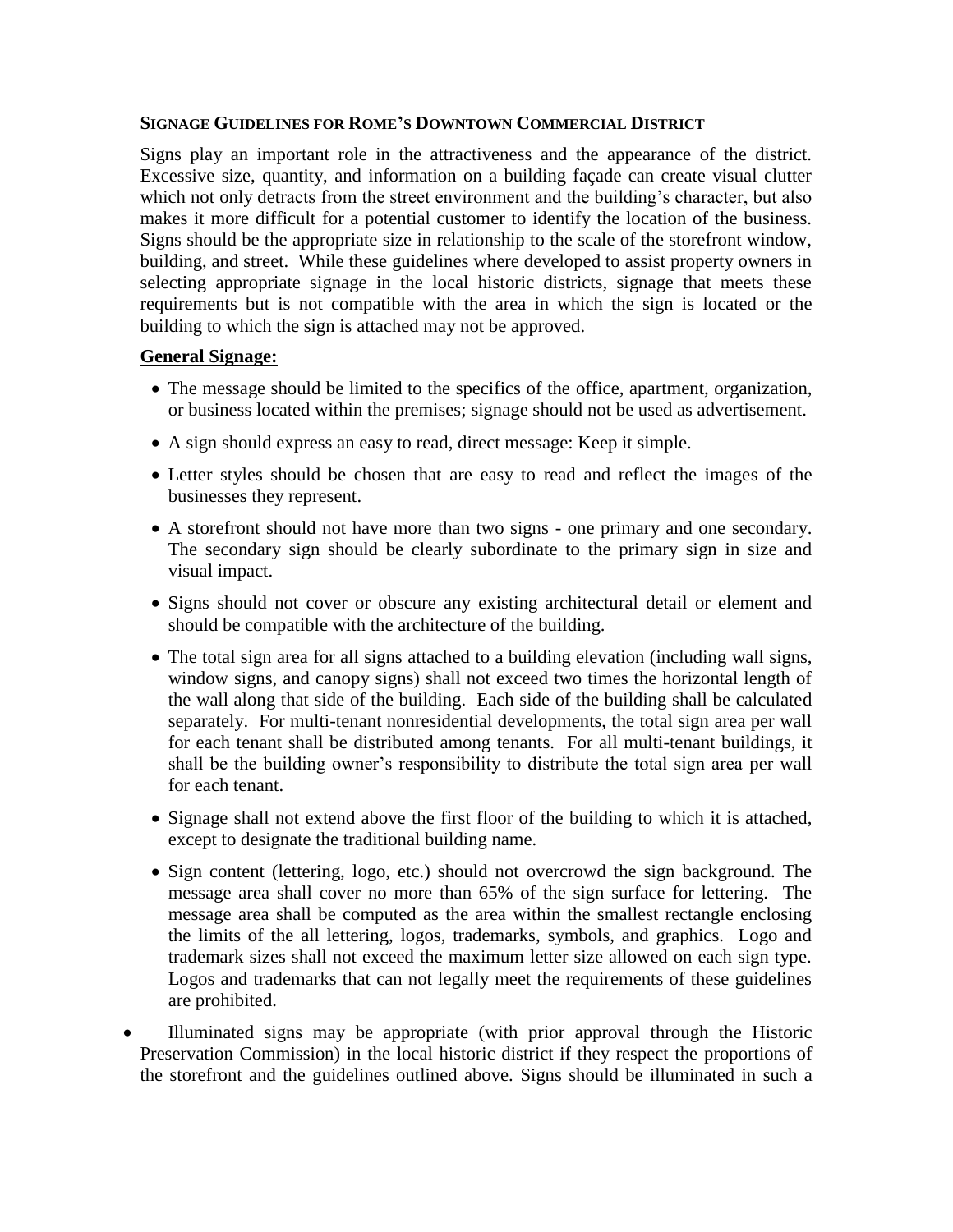way as to reduce the spill-over of light to adjacent properties and public right-of-way through the use of downward facing lighting.

## **Prohibited Signs in the Historic Districts:**

- Changeable letter or changeable type signs are prohibited, except where traditionally used (such as theater marquees signs).
- Flashing signs are prohibited in the local historic districts.
- Inflatable signs are prohibited in the local historic districts.
- Digital or LED signs are prohibited on the exterior of buildings located in the local historic district. However, small digital signs displaying only time and/or temperature incorporated into a free standing sign may be approved if appropriate.
- Signs not of traditional design, not compatible with the local historic district, and/or not otherwise addressed in these guidelines are prohibited.
- Banners shall be prohibited in the local historic districts except as they comply with local development codes for temporary signage.
- A-Frame or Sandwich Signs are prohibited on the public sidewalks of the local historic district.
- Murals and Mural-type signs are prohibited in all local historic districts.
- Billboard type signs and advertisements are prohibited in all local historic districts.

## **Applied Letter and other Flush-Mounted Wall Signs:**

- A wall sign may extend the width of the storefront but shall not be more than 2  $1/2$ feet high. Generally, lettering on applied letter and other wall signs shall be 8 to 18 inches high.
- The wall sign should be located directly above the storefront, and not extend more

than  $2 \frac{1}{2}$  feet above the first floor. Wall signs shall not obscure ornamentation and architectural features.

• Signs should fit within the lines or panels of the storefront as defined by the building frame and architectural detailing. The placement of signs should respect the existing pattern established by signs on the same block. On buildings with two (2) or more storefronts, signs should be arranged in a uniform manner.



**428 Broad Street**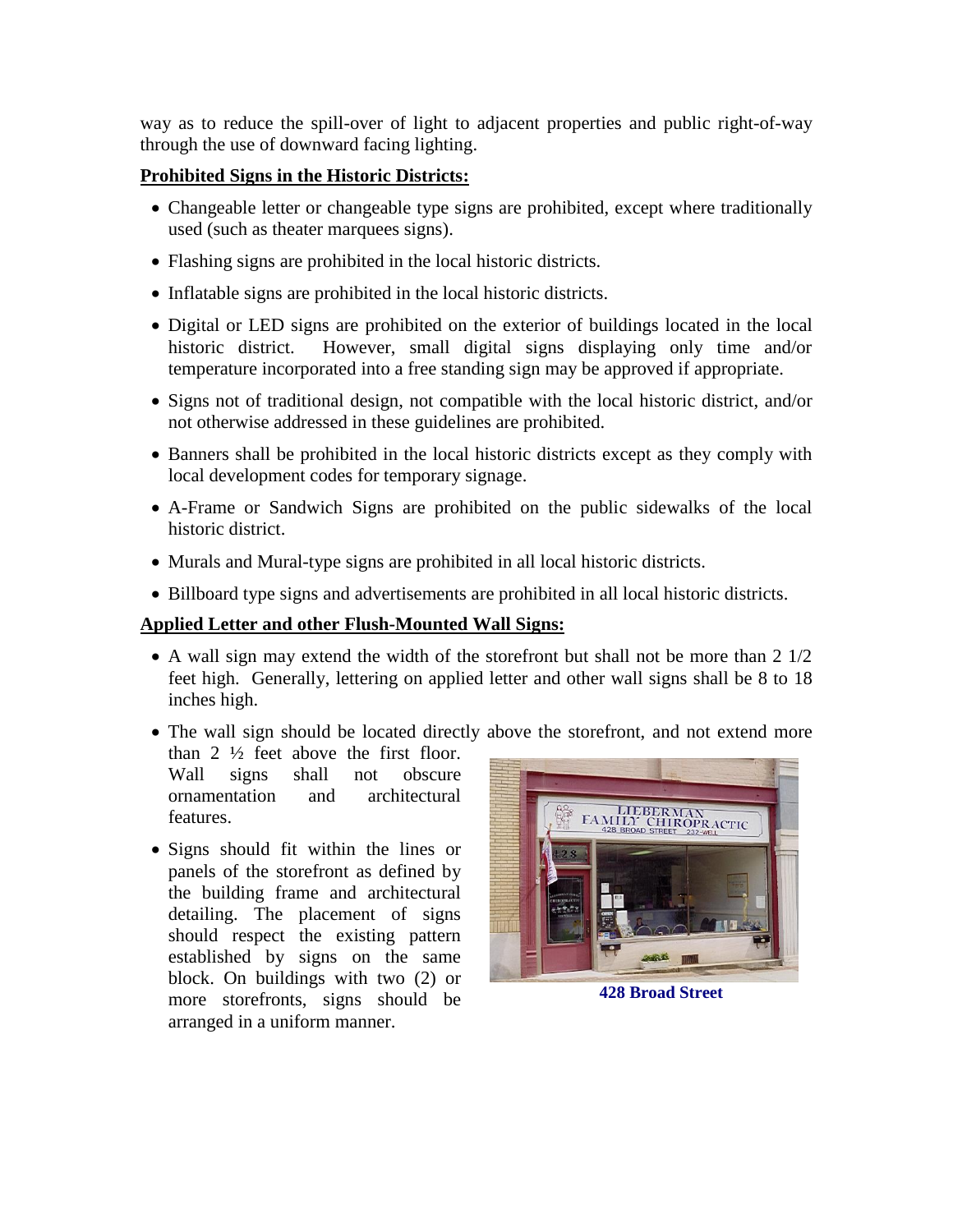## **Projecting Signs:**

- Projecting signs should be mounted perpendicular to the building façade on the lower level or base of a structure.
- Projecting Signs should not extend above the first floor or beyond the eave or roof line of a single floor building; and the bottom of projecting signs shall have a minimum clearance of nine feet measured from the ground.
- Projecting signs shall not extend further than four feet perpendicular from the wall to which they are attached.
- Lettering on projecting signs should be 4 to 12 inches high and occupy only 75 percent of the sign face.
- Internally lit projecting signs are prohibited.



**109 Broad Street**

## **Display Window Signs:**

• Window signs should not obscure the display area, and should not occupy more than 20 percent of the total glass area on which they are displayed. The color of the letters should contrast with the display background.



**425 Broad Street**

- Window display signs shall count as one sign when calculating total number of allowed signs per storefront, except that street numbers alone (not to exceed 8 inches in height) shall not be counted as a sign.
- Lettering on display window signs should be 4 to 12 inches high.
- Window display signs may not be located on a building traditionally used as a single or two family dwelling.
- Telephone numbers, fax numbers, and e-mail or Internet addresses may be part of the window signage only if this information is displayed, in smaller text of three (3) inches maximum height.
- If there is a separate business or businesses on the second floor of a building, the name of the business and the words "2<sup>nd</sup> Floor" (or other applicable floor) may be on the first floor door. For two (2) or more businesses using a common entrance, letters and/or characters, no greater than three (3) inches in height, may be added to the 20% window signage maximum, not to exceed 40% of the glass area of the door.